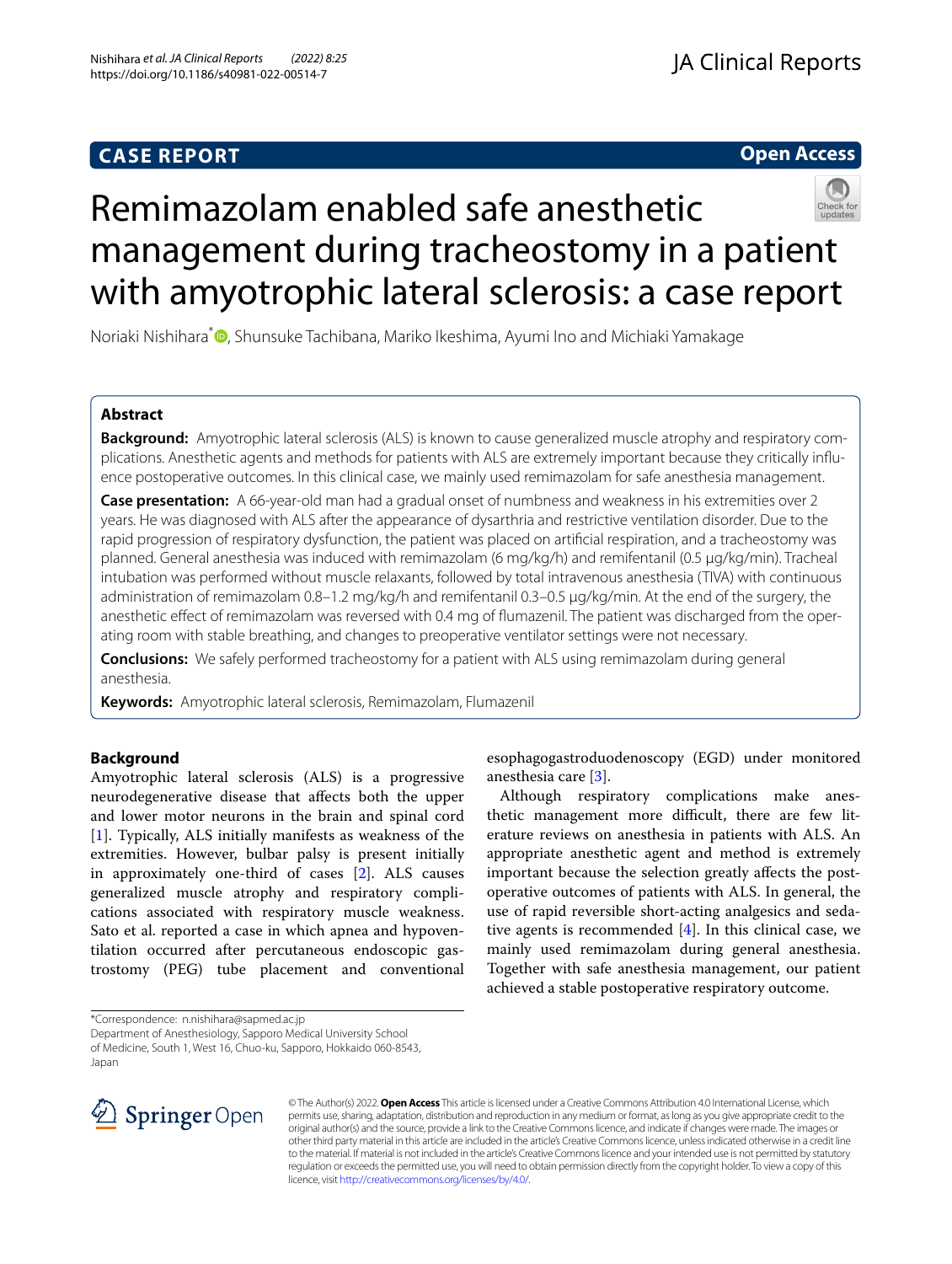## **Case presentation**

Written informed consent was obtained from the patient for the publication of this case report. A 66-year-old man (height: 160 cm; weight: 46.8 kg; BMI: 18.3 kg/m $^2$ ) experienced a gradual onset of numbness and weakness in his extremities in the past 2 years. The patient was diagnosed with ALS after experiencing dysarthria and restrictive ventilation disorder. In the pulmonary function test, vital capacity (VC) was 23.4% and functional vital capacity was 18.0%. Although initial oxygen saturation  $(SpO<sub>2</sub>)$ was 92%, owing to the rapid progression of respiratory dysfunction,  $SpO<sub>2</sub>$  was decreased to 88% and noninvasive positive pressure ventilation (NPPV) was initiated.  $SpO<sub>2</sub>$ was improved to 94%; however, NPPV could not ensure sufficient ventilation and a stable respiratory status. Tracheostomy was anticipated after prolonged artifcial respiration. To prevent the exacerbation of respiratory failure and aspiration during surgery, we performed the tracheostomy under general anesthesia.

General anesthesia was induced with remimazolam at 6 mg/kg/h and remifentanil at 0.5 μg/kg/min under monitoring of bispectral index (BIS) with a sensor placed on the bilateral forehead. The BIS value before the induction of anesthesia was 93. Although tracheal intubation was performed without muscle relaxants, gag reflex was not occurred. For anesthesia maintenance, total intravenous anesthesia (TIVA) with continuous administration of remimazolam 0.8–1.2 mg/kg/h and remifentanil 0.3–0.5 μg/kg/min was employed for maintaining a target BIS of 40–60 during surgery. However, because the BIS sensor was close to the surgical site, surrounding noises made accurate measurement difficult. Therefore, to maintain the depth of general anesthesia, the remimazolam dosage could not be reduced. At the end of the surgery, the efect of remimazolam was reversed with fumazenil 0.2 mg as per the attached document. However, this did not awaken the patient and the BIS value was 76. Therefore, we administered an additional 0.2 mg of fumazenil. After using an additional dose, the patient woke up and was discharged from the operating room with stable breathing, and any changes to the preoperative ventilator settings were not necessary. The BIS value after the second administration of fumazenil was 94, which was not diferent from that before the induction of anesthesia. During anesthesia, gag reflex was not occurred and hemodynamics was stable. The surgery time was 58 min, and the total anesthesia time was 135 min. The patient was discharged 32 days later.

## **Discussion**

We present a patient with ALS who underwent general anesthesia. When administering general anesthesia to patients with ALS, two important points should be considered. First, from the viewpoint of postoperative respiratory complications, the use of rapid reversible short-acting analgesic and sedative agents is recommended. Currently, most of the analgesic and sedative agents used are short-acting drugs. However, only a limited number of these can be reversed. In view of sedation, desfurane is known to restore pharyngeal function quickly. However, the excretion of inhaled anesthetics depends on respiration, which was unsettling for this ALS patient who was supposed to go back to the general ward. As most ALS patients have respiratory failure, the residual efects of inhalational agents may cause delayed emergence and aspiration. Therefore, we decided to choose TIVA. In the past, propofol was considered ideal for patients with ALS [\[4](#page-2-3)]. However, the use of propofol is not necessarily the only choice for patients with ALS in whom residual anesthetic efects are undesirable. Remimazolam can also be reversed. Remimazolam was used for our patient and he returned to the ward safely following general anesthesia.

Second, muscle relaxants should be avoided, although some reports have indicated that the use of muscle relaxants is feasible with careful monitoring, such as trainof-four acceleromyography (TOF-Watch SX, Organon, Dublin, Ireland) [[3,](#page-2-2) [4](#page-2-3)]. In addition to monitoring, sugammadex can be used to reverse the muscle relaxant efect immediately and safely [[5](#page-2-4)]. In contrast, acceleromyography and sugammadex were reportedly inefective in another report [\[6](#page-2-5)]. In upper motor neuron disease, the reliability of acceleromyography is insufficient because muscle and nerve conditions vary depending on the ALS progression. Similarly, sugammadex may not be efective or the dosage insufficient, resulting in postoperative respiratory complications. In our case, tracheal intubation was performed without using a muscle relaxant.

There were some limitations to the use of remimazolam in our patient. To manage general anesthesia with TIVA, we needed to maintain the depth of anesthesia using a BIS monitor. However, we know that there is a correlation between remimazolam dosage and a decrease in BIS [[7\]](#page-2-6). In our case, the appropriate BIS value was not clear. Moreover, since tracheostomy involves neck surgery, electrical noises interfered with BIS monitoring during the surgery. This may have contributed to the diffculty in measuring the BIS accurately. As a result, excessive remimazolam was administered. Our patient did not emerge from anesthesia following 0.2 mg of fumazenil and an additional 0.2 mg was required. As we previously reported, remimazolam reversal may be benefcial for the anesthetic management of patients with myotonic dystrophy  $[8]$  $[8]$  $[8]$ . These cases suggest that the use of remimazolam in neuromuscular diseases is superior because it can be reversed. To reverse remimazolam and establish